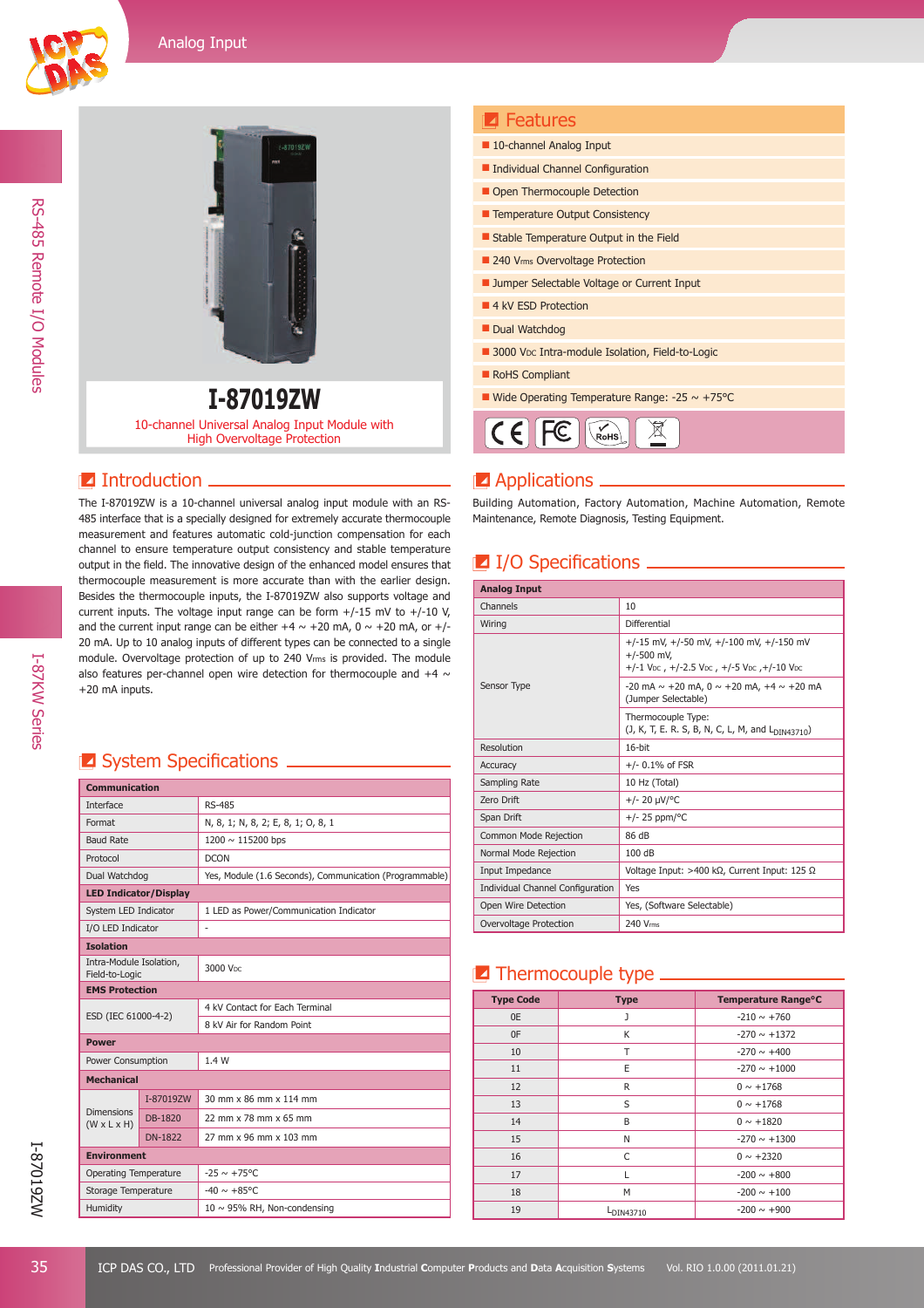## **I** Internal I/O Structure **Wire Connections**





# **Pin Assignments**

#### I-87019ZW

| i-87019ZW<br>10 CHA/I<br>PWR | Pin<br><b>Assignment</b> | <b>Terminal</b> | No.    | Pin<br><b>Assignment</b>                |
|------------------------------|--------------------------|-----------------|--------|-----------------------------------------|
|                              | $+5V$                    | 01              | 14     | <b>AGND</b>                             |
|                              | <b>CJC</b>               | 02              | 15     | $CH 0+$                                 |
|                              | $CHO -$                  | 03              | 16     | $CH 1+$                                 |
|                              | CH 1-                    | 04              | 17     | $CH2+$                                  |
|                              | $CH 2 -$                 | 05              | 18     | $CH 3+$                                 |
|                              | CH 3-                    | 06              | 19     | CH 4+                                   |
| 14                           | CH 4-                    | 07              | 20     | $CH 5+$                                 |
|                              | CH 5-                    | 08              | 21     | CH 6+                                   |
|                              | CH 6-                    | 09              | 22     | CH 7+                                   |
|                              | CH 7-                    | 10              | 23     | $CH 8+$                                 |
|                              | CH 8-                    | 11              | 24     | CH 9+                                   |
| 25<br>$\bullet$<br>13        | CH 9-                    | 12              | 25     | N.C.                                    |
|                              | N.C.                     | 13              | Shield | F.G.                                    |
|                              |                          |                 |        | 25-pin Female<br><b>D-Sub Connector</b> |



#### DB-1820 DN-1822



I-87019ZW

WZ610Z8-I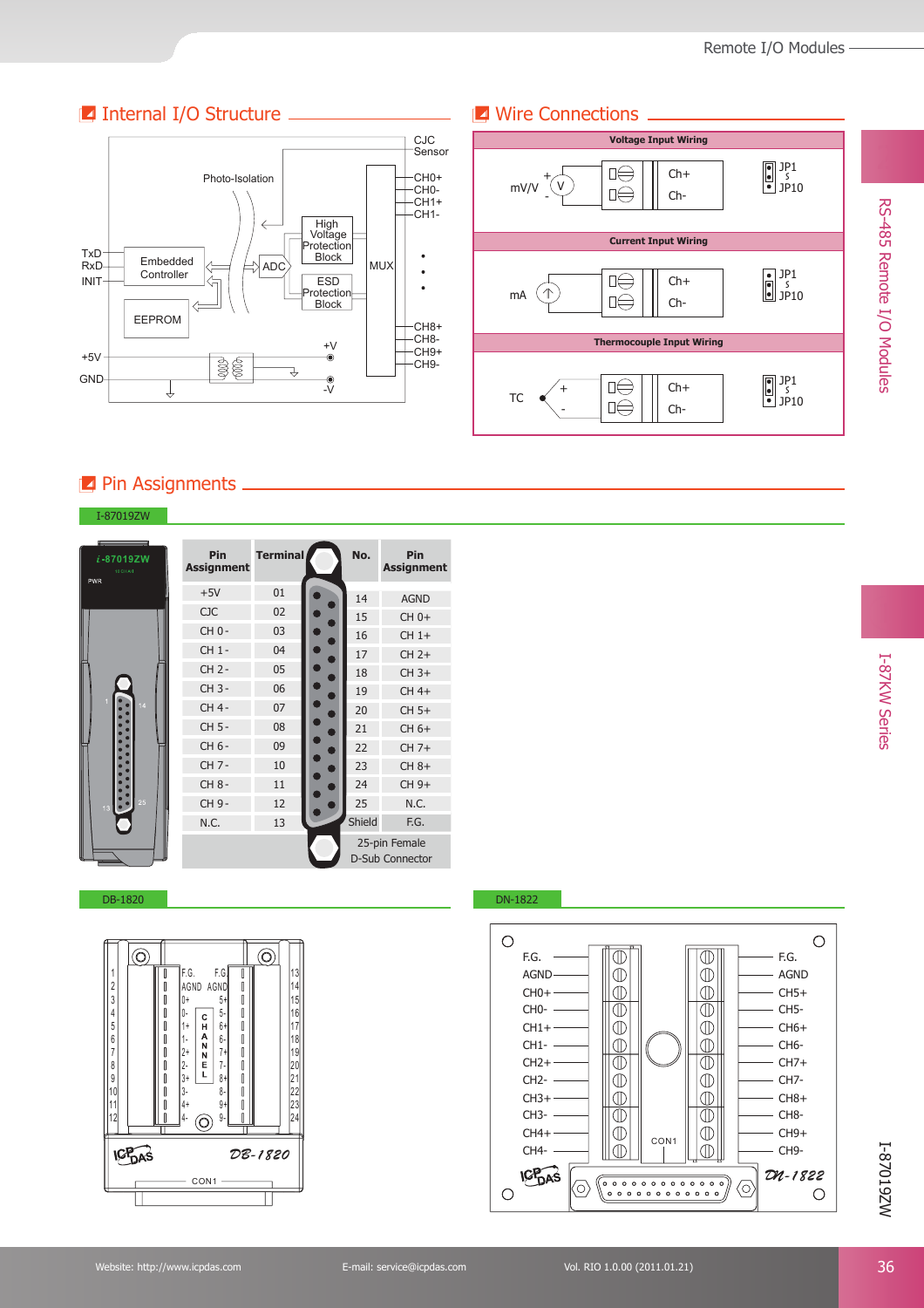

# **Z** Dimensions (Units: mm) \_